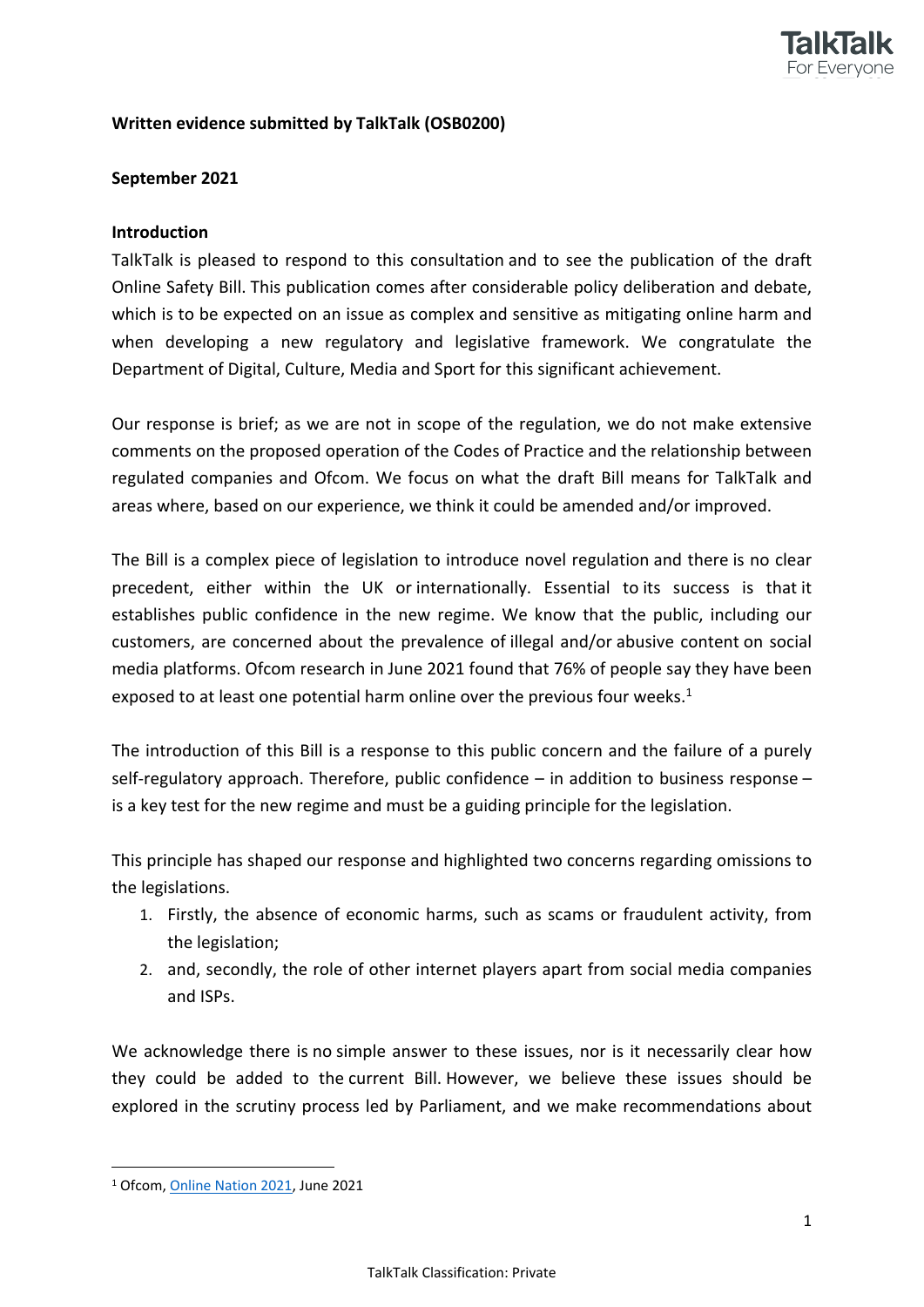

amendments at this stage so that Members can scrutinise the proposals and, if needed, make recommendations about how the regulation may need to be expanded in future.

In addition, we make some wider observations about the Bill based on our experience to date, particularly with regards to our current work on online safety and our current work with Ofcom.

# **TalkTalk's position**

TalkTalk strongly supports the introduction of the Bill and a new regulatory structure regarding user-generated content. As discussed above, the rationale for Government action is well-established and there is strong public support for action in this area. After a long process, the proposals in the Bill are to be welcomed. DCMS and the Home Office have carefully balanced the need to tackle online harms while protecting freedom of expression and privacy rights:

- The Bill proposes a regulatory system which takes a risk-based, proportionate approach to tackling harm, prioritising the most significant platforms and the most significant harms over lesser harms.
- The proposed regulatory structure is based on well-established principles: the creation of codes of practice and the requirement to demonstrate compliance against these guides is in keeping with Ofcom's approach to regulation at the moment.
- The principles-based regulation future-proofs the regime: it will avoid overly prescriptive regulation, which risks becoming outdated, and instead empowers regulated companies with flexibility where needed to adapt to their particular business model, but ensure enough rigour to give users confidence in the processes.
- In particular, this approach enables the regime to evolve over time, rather that setting prescriptive approaches in response to particular concerns. This approach is vital if the regime is to adapt to emerging harms and new technologies- and this ability to stay relevant will be essential to its success. Ofcom, and companies, will need to be nimble and forward-looking, and the approach set out in legislation should help establish that culture.

## **TalkTalk's role in the regulation**

TalkTalk will not be in scope of the new regulatory regime as we do not host user-generated content (with the exception of our help pages, which are very unlikely to be considered Category 1 provider). Therefore, we do not have extensive comments to make regarding the processes of the regulator and the regulator- regulated entity relationship.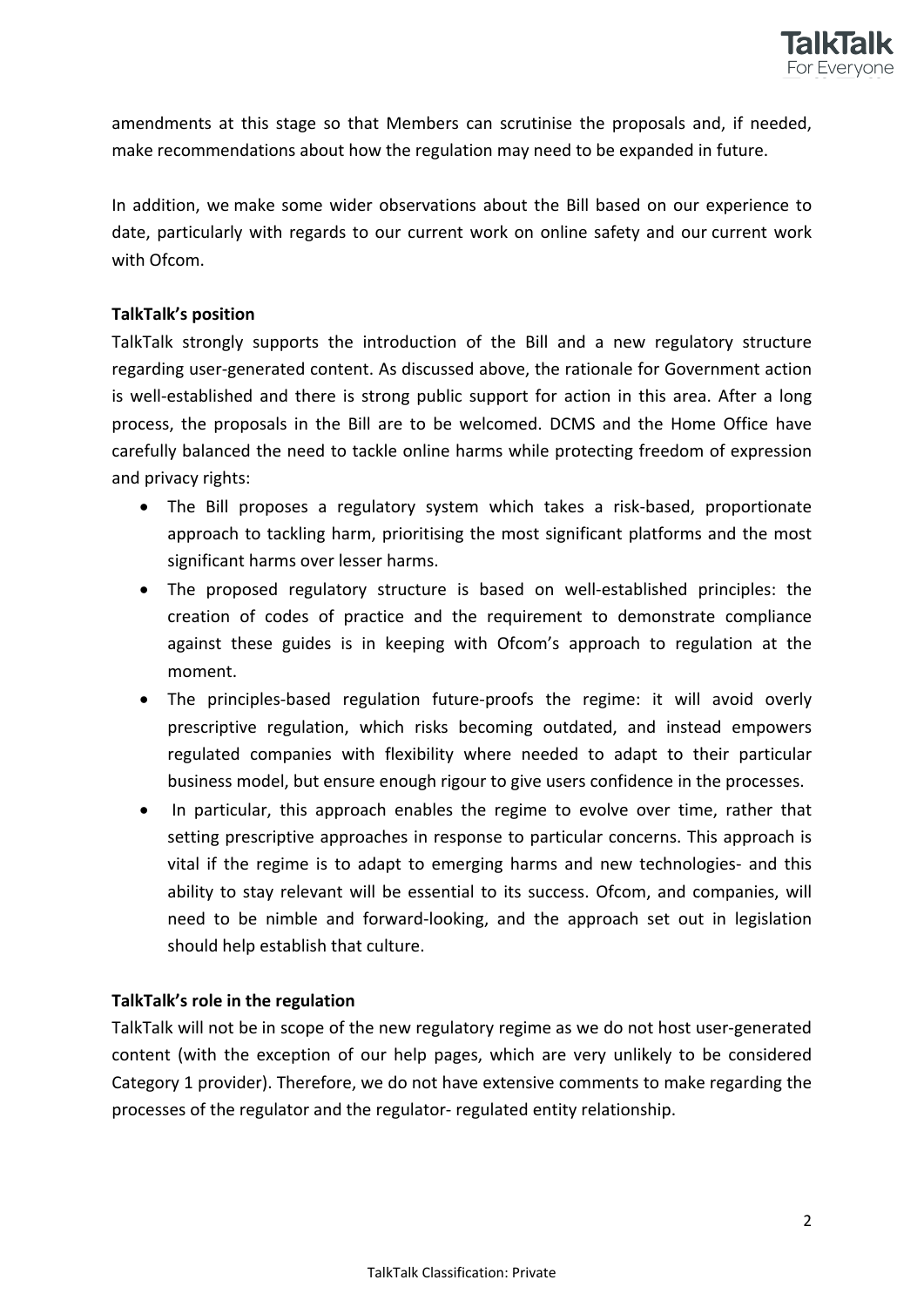

Like other ISPs, we expect to play a role in Ofcom's enforcement regime as we will be required to block access to non-compliant sites. We accept this role but, in discussions with DCMS prior to publication, we called for certain conditions to be met. We are pleased that the Government listened to our views on how this process should work:

- We welcome the clear inclusion within the Bill, as this establishes a clear legal obligation for ISPs to comply with blocking requests without fear of violating net neutrality regulation.
- We welcome the involvement of the legal process by requiring a judge's approval for site-blocking requests.
- We also welcome the proposal that Ofcom will publish guidance on how Ofcom's powers in this respect will be exercised. We expect that these proposals will be subject to industry consultation prior to final publication.
- We also expect the guidance will state that site-blocking is a last resort measure, in recognition of the risk to freedom of expression from a heavy-handed approach to site-blocking.

It is also encouraging to see these provisions applied not just to ISPs, but to other parts of the internet ecosystem - for example browser providers (Google Chrome, Mozilla), app stores (Google Play, Apple App Store) and operating system providers (e.g. Apple iOS/macOS, Google Android and Microsoft Windows etc.). This is an important recognition of the changing internet landscape and is both fairer (in sharing responsibilities across the value chain) and more effective. The current move to new standards and internet protocols such as DNS over HTTPS (DoH) mean that relying on ISP blocking via DNS (which is the technology which underpins our filtering products and also the proposed way to enact the age verification regime contained within the Digital Economy Act 2016) will be less effective – ISPs are not able to see what site is being accessed and therefore not able to apply the relevant blocks.

At present, this concern is particularly acute with the deployment of Apple's Private Relay Network, based on the Oblivious DNS-over-HTTPS protocol (ODoH). This new service will see Apple work with third parties to allocate random IP addresses to users so that websites cannot track users based on their IP address. Neither proxy knows the user's IP address and the website they are visiting meaning that neither websites, Apple nor the content delivery network partners can track user activity based on their actual IP address. The resulting system removes an ISP's ability to have any influence over DNS and IP traffic destinations.

These new protocols prevent ISPs from making assessments of content, including whether it should be blocked under regulatory requirements. As an ISP, we are assessing how to respond to this shift and maintain our commitments to keeping our customers safe. In any case, this technological change demonstrates that ISPs can no longer be considered the only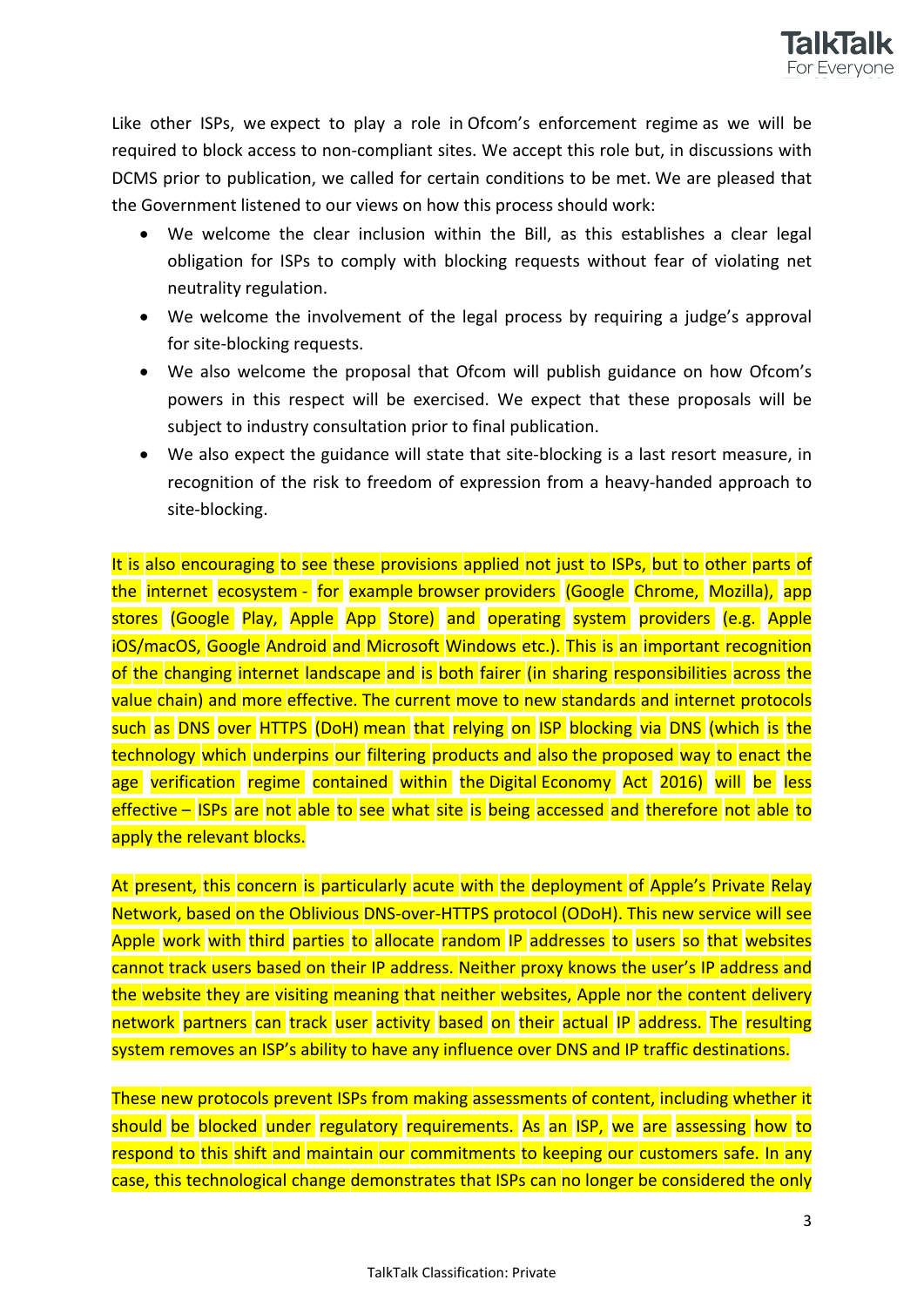

entity which can control access to sites, and therefore it is correct that the Bill will require other parts of the ecosystem to tackle action to restrict access to content. This approach will ensure the regime will stay relevant as the technology changes – rather than responding to changes, it sets a broad obligation on those companies that have a role to play.

We are aware that it is likely that some of these providers – many of which are not based in the UK – will criticise the Government's approach here and argue that it is technologically difficult and/or not compatible with privacy rights. However, the Government's approach is correct and it should aim to keep this broad level of responsibility- it is appropriate for the Government to set expectations on companies based on UK law and social values. We discuss the issue of technological protocol changes below.

We support BT's proposed amendments to sections 93 and 94 of the Bill to strengthen the provision on other infrastructure providers. In particular, we hope to see the Bill amended to introduce a statutory right of appeal by providers of ancillary services and access facilities in respect of service restriction or access restriction orders made without notice. This right would help to appease concerns about damage to free speech due to hastily ordered blocking.

## **Areas not covered by the Bill**

#### *Economic Harm*

There is widespread concern about the exclusion of economic harms from the regulatory regime. At TalkTalk, we share these concerns. While the Government has focused on user generated content, and acknowledge that the Government has a number of workstreams which relate to economic harm and fraud online, we are not convinced that it should be excluded from this Bill and the future regulatory regime.

Firstly, the Online Safety Bill (and the regulatory regime it will create) is intended to tackle online criminal and harmful behaviour on platforms. Scams and fraud clearly fall within this definition. The distinction between user generated content and other content is irrelevant – if any user chooses to use platforms to promote illegal activity, it should be tackled under the provision of the Bill. For example, a link to a fraudulent investment website should be subject to regulation regardless of whether it is posted by an individual or whether it is promoted via paid-for advertising. The content and the impact are the same – and therefore, logically, it should be part of the regime, and the same requirements around codes of practice, processes and intelligence sharing should apply as it would to other illegal activity online.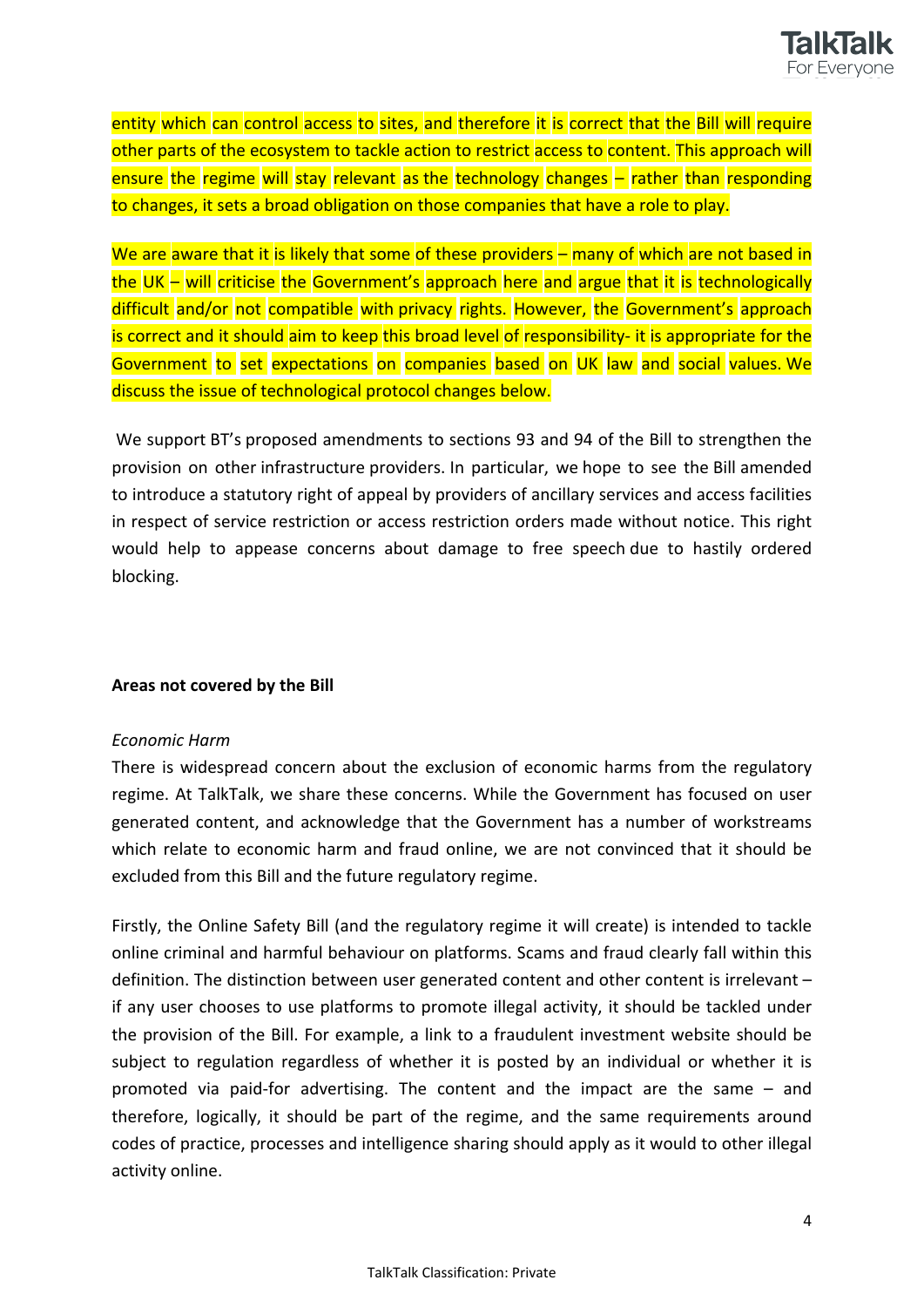

Secondly, this is a question of public confidence in the new regime. Online scams cause considerable consumer harm – UK Finance has found that £754m was stolen from bank customers during the first half of this year via online scams – a 30% rise on the same period in 2020.<sup>2</sup> Ofcom's 2020/2021 pilot online harms research found that scams/fraud/phishing were the second most experienced online harms after spam emails.<sup>3</sup> It is clear that the increased time spent on digital devices at home under lockdown has opened the door to scammers. With hybrid working set to continue, so should the trend. What's more, the prevalence of online scams is a key factor in digital exclusion, with consumers declining to engage with the online world due to their concerns about the proliferation of criminal and harmful behaviour: research by the Broadband Stakeholder Group in November 2020 found that people who are not online are concerned about the prevalence of scams online.<sup>4</sup>

Concern about this type of harm is well-established, as is the criminal nature of such harm. The creation of a new regulatory regime which would *not* tackle one of society's major concerns about online environments risks harming confidence in the new regime from the outset. Rather than settling the question of online regulation, it would lead to a continual press for expansion and revision in response to consumer concern. We note the wideranging concern about the absence of economic harm from the regime – from consumer groups (Which?, Money and Mental Health Institute) as well as finance groups (UK Finance) and both the Treasury Select Committee and the Work and Pensions Select Committee<sup>3</sup>.

We are especially surprised that, not only are these harms excluded from the Bill, but it is one of the few types of harm which is explicitly excluded from the legislation- firstly, in Section 41 Clause 6 which excludes online fraud, the sale of counterfeit and unsafe goods and services and IP infringement, while Section 39 Clause 2 excludes such advertising from the scope of regulated harms. These exclusions in the primary legislation would means that the Bill would have to be amended before any extension to cover these policy areas would be permitted. This approach seems counter-intuitive both to the aims of the Bill and best practice in legislation.

We want to see Government respond to these concerns regarding the exclusion of economic harm and include it in the Bill, and then identify it as a priority harm for Ofcom to address. We do not deny that economic harms differ from many of the harms identified in the Bill, and would require certain specific approaches which may differ from other harms within scope. However, we contend that this would not be an insurmountable problem and indeed would not even be a unique problem, as the current framework will require different approaches depending on the harm in question. For example, the requirements on illegal

<sup>2</sup> UK Finance, [Fraud](https://www.ukfinance.org.uk/system/files/Fraud%20The%20Facts%202021-%20FINAL.pdf) [–](https://www.ukfinance.org.uk/system/files/Fraud%20The%20Facts%202021-%20FINAL.pdf) [The](https://www.ukfinance.org.uk/system/files/Fraud%20The%20Facts%202021-%20FINAL.pdf) [Facts](https://www.ukfinance.org.uk/system/files/Fraud%20The%20Facts%202021-%20FINAL.pdf) [2021](https://www.ukfinance.org.uk/system/files/Fraud%20The%20Facts%202021-%20FINAL.pdf), September 2021

<sup>3</sup> Parliament, "[Online](https://committees.parliament.uk/committee/158/treasury-committee/news/156885/online-safety-bill-committees-warn-prime-minister-over-lack-of-action-on-harmful-paidfor-scam-adverts/) [Safety](https://committees.parliament.uk/committee/158/treasury-committee/news/156885/online-safety-bill-committees-warn-prime-minister-over-lack-of-action-on-harmful-paidfor-scam-adverts/) [Bill:](https://committees.parliament.uk/committee/158/treasury-committee/news/156885/online-safety-bill-committees-warn-prime-minister-over-lack-of-action-on-harmful-paidfor-scam-adverts/) [Committees](https://committees.parliament.uk/committee/158/treasury-committee/news/156885/online-safety-bill-committees-warn-prime-minister-over-lack-of-action-on-harmful-paidfor-scam-adverts/) [warn](https://committees.parliament.uk/committee/158/treasury-committee/news/156885/online-safety-bill-committees-warn-prime-minister-over-lack-of-action-on-harmful-paidfor-scam-adverts/) [Prime](https://committees.parliament.uk/committee/158/treasury-committee/news/156885/online-safety-bill-committees-warn-prime-minister-over-lack-of-action-on-harmful-paidfor-scam-adverts/) [Minister](https://committees.parliament.uk/committee/158/treasury-committee/news/156885/online-safety-bill-committees-warn-prime-minister-over-lack-of-action-on-harmful-paidfor-scam-adverts/) [over](https://committees.parliament.uk/committee/158/treasury-committee/news/156885/online-safety-bill-committees-warn-prime-minister-over-lack-of-action-on-harmful-paidfor-scam-adverts/) [lack](https://committees.parliament.uk/committee/158/treasury-committee/news/156885/online-safety-bill-committees-warn-prime-minister-over-lack-of-action-on-harmful-paidfor-scam-adverts/) [of](https://committees.parliament.uk/committee/158/treasury-committee/news/156885/online-safety-bill-committees-warn-prime-minister-over-lack-of-action-on-harmful-paidfor-scam-adverts/) [action](https://committees.parliament.uk/committee/158/treasury-committee/news/156885/online-safety-bill-committees-warn-prime-minister-over-lack-of-action-on-harmful-paidfor-scam-adverts/) [on](https://committees.parliament.uk/committee/158/treasury-committee/news/156885/online-safety-bill-committees-warn-prime-minister-over-lack-of-action-on-harmful-paidfor-scam-adverts/) [harmful](https://committees.parliament.uk/committee/158/treasury-committee/news/156885/online-safety-bill-committees-warn-prime-minister-over-lack-of-action-on-harmful-paidfor-scam-adverts/) [paid-for](https://committees.parliament.uk/committee/158/treasury-committee/news/156885/online-safety-bill-committees-warn-prime-minister-over-lack-of-action-on-harmful-paidfor-scam-adverts/) [scam](https://committees.parliament.uk/committee/158/treasury-committee/news/156885/online-safety-bill-committees-warn-prime-minister-over-lack-of-action-on-harmful-paidfor-scam-adverts/) [adverts](https://committees.parliament.uk/committee/158/treasury-committee/news/156885/online-safety-bill-committees-warn-prime-minister-over-lack-of-action-on-harmful-paidfor-scam-adverts/)", July 2021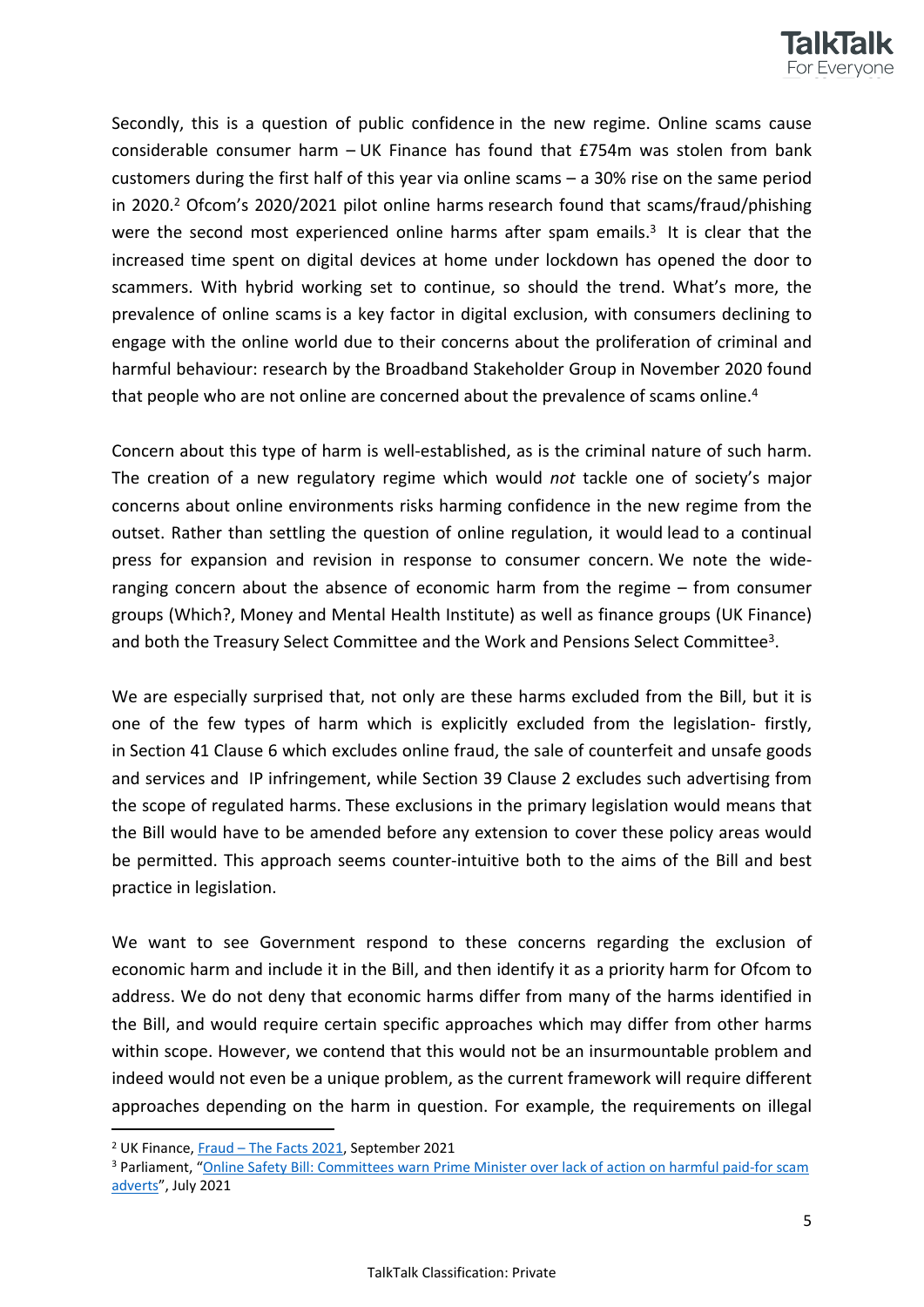

activity (e.g. child sexual abuse material) differ from the legal but harmful activity- yet both are contained within the same regulatory framework.

At the very least, Government should amend the bill to remove Section 41 Clause 6 and Section 39 Clause 2 to leave open the chance for Parliament to decide to extend the regime to cover these concerns in the future. The Committee will note that we have signed a letter along with other ISP partners and broadcasters on this issue, and we hope that the Committee and all Members note the strength of industry feeling on this issue.

## *Context of increased encryption*

The text of the Bill does not refer to changes in the internet architecture and the trend towards more encrypted traffic. As the regulatory regime is focused on user generated content, this is to be expected.

However, the issue is central to the question of safety online. Removing harmful content requires platforms and other operators to assess the content and make a judgement on it, and that depends on visibility of content. As we discussed earlier, it is also central to the ability of other services to comply with business disruption measures, and the efficacy of these measures. These requirements will apply to non-UK based companies which may have a limited UK presence, while increased encryption will lessen the ability of UK-based companies to see and respond to harm. This will clearly impact the ability and willingness of companies to identify and respond to harm.

One clear example of this issue is the move to encrypted DNS (using the DNS over HTTPS protocol) by browser companies such as Google and Mozilla. This change prevents ISPs from seeing traffic on these DNS platforms, and therefore the ISP is unable to respond to the content in keeping with regulatory obligations on parental filtering (as well as other restrictions which largely impede the service to the customer).

We expect the Home Office to publish a voluntary best practice guidance for infrastructure service providers, which the White Paper response stated is separate from the online harms regime. Therefore, it is not to be considered as part of the pre-legislative process. However, it is important that Ofcom plays close attention to these trends as these technological changes will have determine the success of the regulatory regime. In addition, MPs must be aware of these issues and should consider them when scrutinising the Bill, and consider how Ofcom will monitor these issues and respond to any changes where required – for example, what the Codes of Practice will say on encryption.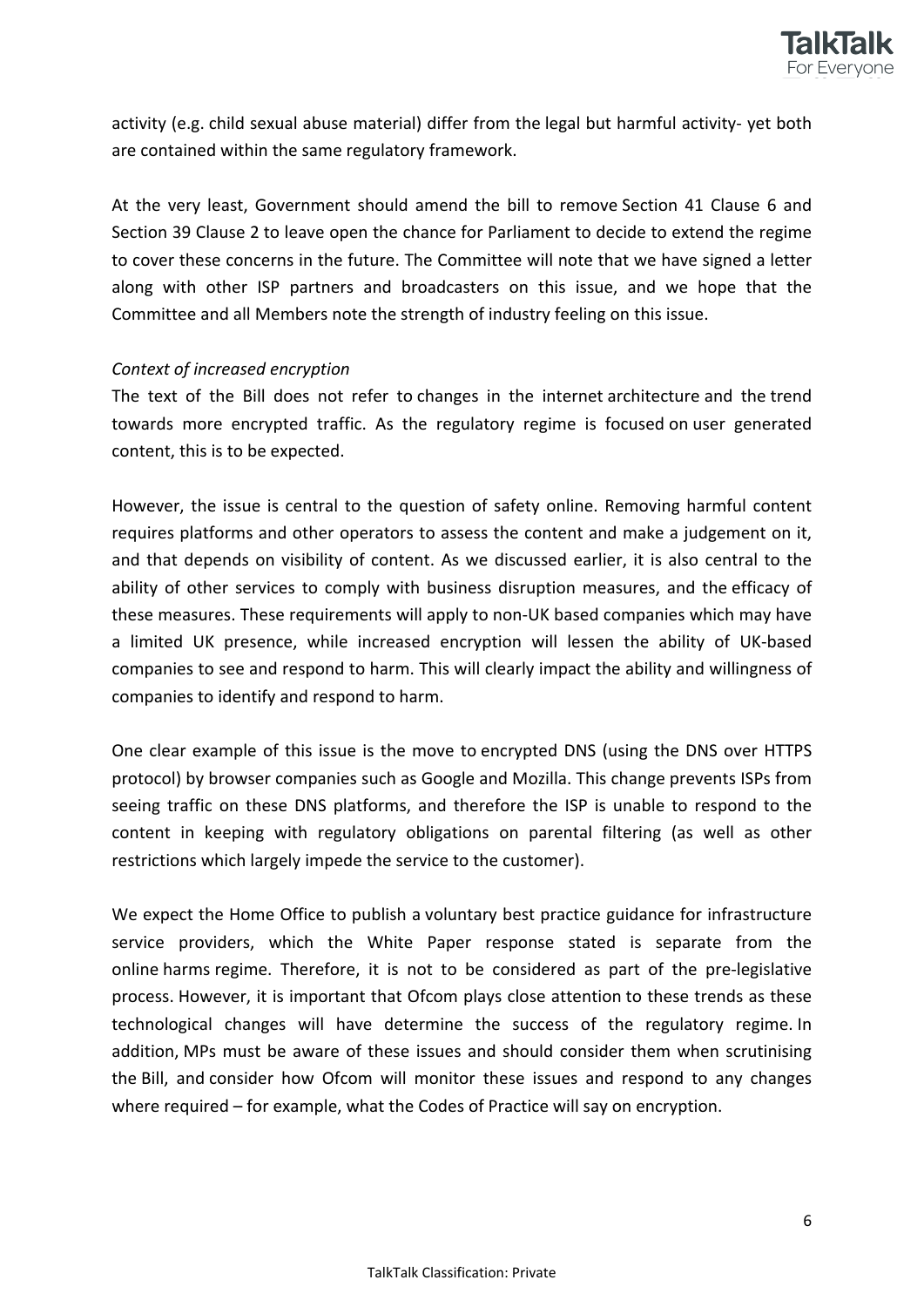

We do not think these problems are insurmountable. In fact, recent experience has shown how different parts of the internet ecosystem can work collaboratively for the good of consumers. In the early days of lockdown, content providers and networks worked together to manage traffic on the network and took proactive steps to mitigate risk – for example, gaming providers moved planned new releases so as not to exacerbate demand on the network due to peak demand. This collaboration showed how providers could work together to both achieve their goals. We would like to see such a model replicated when it came to technological changes such as the introduction of DoH (which we do not oppose in principle, but which will take careful implantation and raises a number of questions.) These groups could consider the best balance between privacy concerns and tackling harmful content. It would facilitate greater discussion to build agreed timeframes, rather than see unilateral changes that – in the short-term- hinders an ISP's ability to protect its users. We hope that Ofcom could establish and lead these working groups – both to help it stay up to date on technological changes and to help shape its regulatory approach.

#### **Wider working of the Bill**

We make a number of points regarding the wider workings of the Bill to contribute to the Committee's scrutiny of the Bill.

- We support Ofcom taking on the role of online harms regulator. It has strong experience in making regulation on complex areas, particularly regarding content standards, as well as assessing the impact and trajectory of new technologies. This twin experience makes it the best placed regulator to take on this responsibility. TalkTalk is regulated by Ofcom as a broadband and telephony provider and we can speak from experience about its commitment to proportionate regulatory action.
- We recognise that this represents a considerable extension of Ofcom's remit, and comes alongside expanded powers in other areas (for example, new powers on telecoms security.) This poses operational challenges which need to be addressed so that all companies regulated by Ofcom understand how it will respond.
- We believe there is a strong case for Ofcom to co-designate other bodies to help it deliver its regulatory functions.
	- $\circ$  This question is particularly pertinent when it comes to the Internet Watch Foundation (IWF), a charity which works with industry to identify and remove child sexual abuse material online. The IWF has clear expertise which Ofcom should harness, rather than seek to duplicate.
	- o This model could also be applicable with economic harms such as fraud and scams. While Ofcom would remain the ultimate authority and be accountable to Parliament, co-designation would enable it to draw on external advice and support as needed.